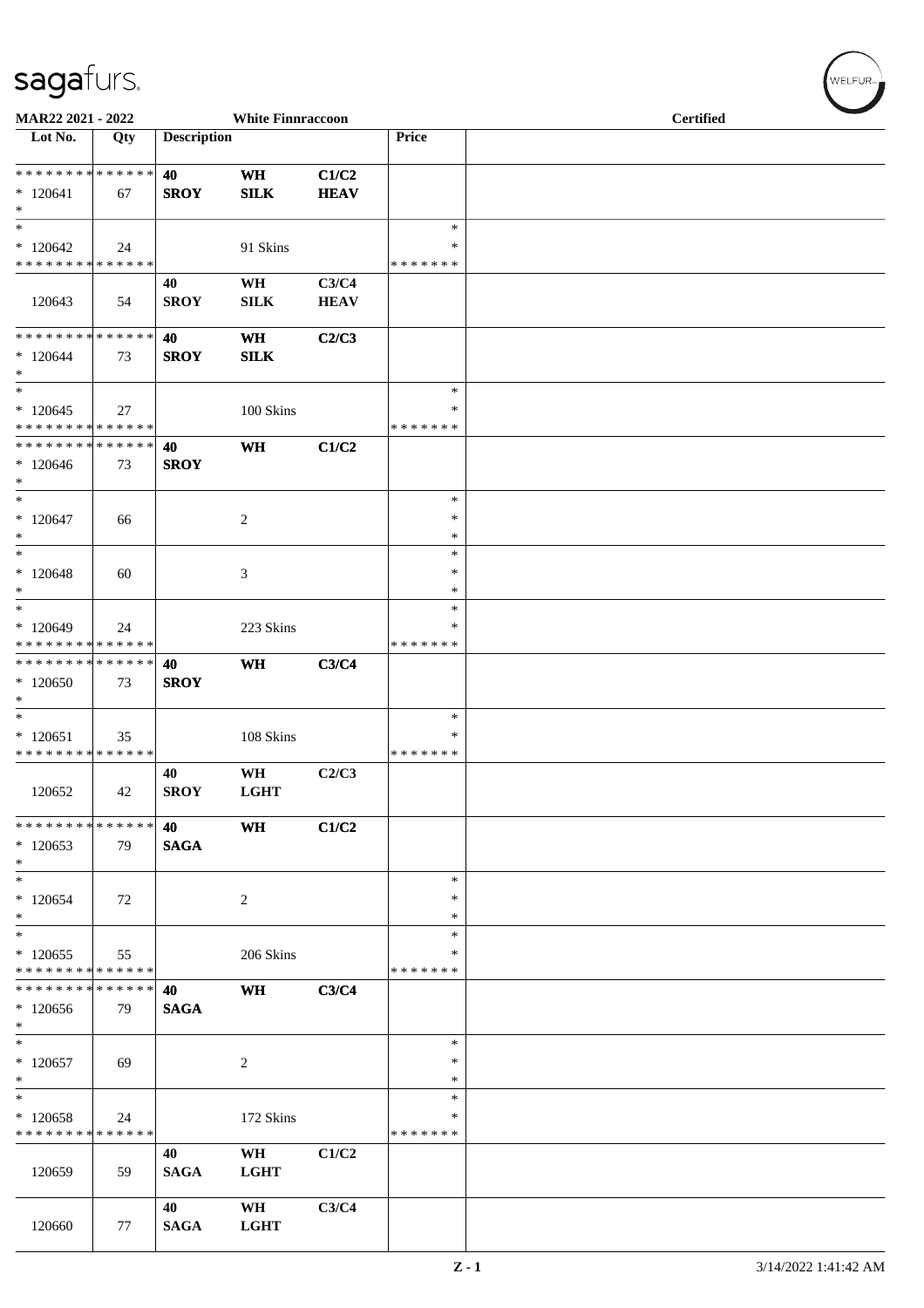| MAR22 2021 - 2022                                        |     |                                | <b>White Finnraccoon</b> |                      |                              | <b>Certified</b> |  |  |  |
|----------------------------------------------------------|-----|--------------------------------|--------------------------|----------------------|------------------------------|------------------|--|--|--|
| Lot No.                                                  | Qty | <b>Description</b>             |                          |                      | Price                        |                  |  |  |  |
| 120661                                                   | 64  | 40<br>SI                       | WH                       | C2/C3                |                              |                  |  |  |  |
| ******** <mark>******</mark><br>$*120662$<br>$*$         | 73  | 30<br><b>SROY</b>              | <b>WH</b><br><b>SILK</b> | C1/C2<br><b>HEAV</b> |                              |                  |  |  |  |
| $*$<br>$*120663$<br>* * * * * * * * * * * * * *          | 26  |                                | 99 Skins                 |                      | $\ast$<br>∗<br>* * * * * * * |                  |  |  |  |
| * * * * * * * * * * * * * *<br>$*120664$<br>$\ast$       | 67  | 30<br><b>SROY</b>              | <b>WH</b><br><b>SILK</b> | C3/C4<br><b>HEAV</b> |                              |                  |  |  |  |
| $\ast$<br>$*120665$<br>* * * * * * * * * * * * * *       | 24  |                                | 91 Skins                 |                      | $\ast$<br>∗<br>* * * * * * * |                  |  |  |  |
| * * * * * * * * * * * * * * *<br>$*120666$<br>$*$<br>$*$ | 71  | 30<br><b>SROY</b>              | WH<br><b>SILK</b>        | C1/C2                | $\ast$                       |                  |  |  |  |
| $*120667$<br>* * * * * * * * * * * * * *                 | 24  | 30                             | 95 Skins                 | C3/C4                | ∗<br>* * * * * * *           |                  |  |  |  |
| 120668                                                   | 68  | <b>SROY</b>                    | WH<br>SILK               |                      |                              |                  |  |  |  |
| * * * * * * * * * * * * * * *<br>$*120669$<br>$*$        | 79  | 30<br><b>SROY</b>              | <b>WH</b>                | C1/C2                |                              |                  |  |  |  |
| $*$<br>$*120670$<br>$*$                                  | 72  |                                | $\overline{c}$           |                      | $\ast$<br>$\ast$<br>$\ast$   |                  |  |  |  |
| $\ast$<br>$*120671$<br>* * * * * * * * * * * * * *       | 58  |                                | 209 Skins                |                      | ∗<br>∗<br>* * * * * * *      |                  |  |  |  |
| * * * * * * * * * * * * * * *<br>$*120672$<br>$\ast$     | 79  | 30<br><b>SROY</b>              | WH                       | C3/C4                |                              |                  |  |  |  |
| $\ast$<br>$*120673$<br>* * * * * * * * * * * * * *       | 33  |                                | 112 Skins                |                      | $\ast$<br>∗<br>* * * * * * * |                  |  |  |  |
| 120674                                                   | 41  | 30<br><b>SROY</b>              | WH<br><b>LGHT</b>        | C2/C3                |                              |                  |  |  |  |
| * * * * * * * * * * * * * * *<br>$*120675$<br>$*$        | 85  | 30 <sup>7</sup><br><b>SAGA</b> | WH                       | C1/C2                |                              |                  |  |  |  |
| $\ast$<br>$*120676$<br>$*$                               | 78  |                                | $\overline{c}$           |                      | $\ast$<br>$\ast$<br>$\ast$   |                  |  |  |  |
| $\ast$<br>$*120677$<br>* * * * * * * * * * * * * *       | 72  |                                | 235 Skins                |                      | ∗<br>∗<br>* * * * * * *      |                  |  |  |  |
| * * * * * * * * * * * * * * *<br>* 120678<br>$\ast$      | 85  | 30<br><b>SAGA</b>              | WH                       | C3/C4                |                              |                  |  |  |  |
| $*$<br>$*120679$<br>$*$                                  | 78  |                                | 2                        |                      | $\ast$<br>$\ast$<br>*        |                  |  |  |  |
| $\ast$<br>$*120680$<br>$\ast$                            | 78  |                                | 3                        |                      | ∗<br>$\ast$<br>$\ast$        |                  |  |  |  |

 $(\forall ELFUR_{\text{max}})$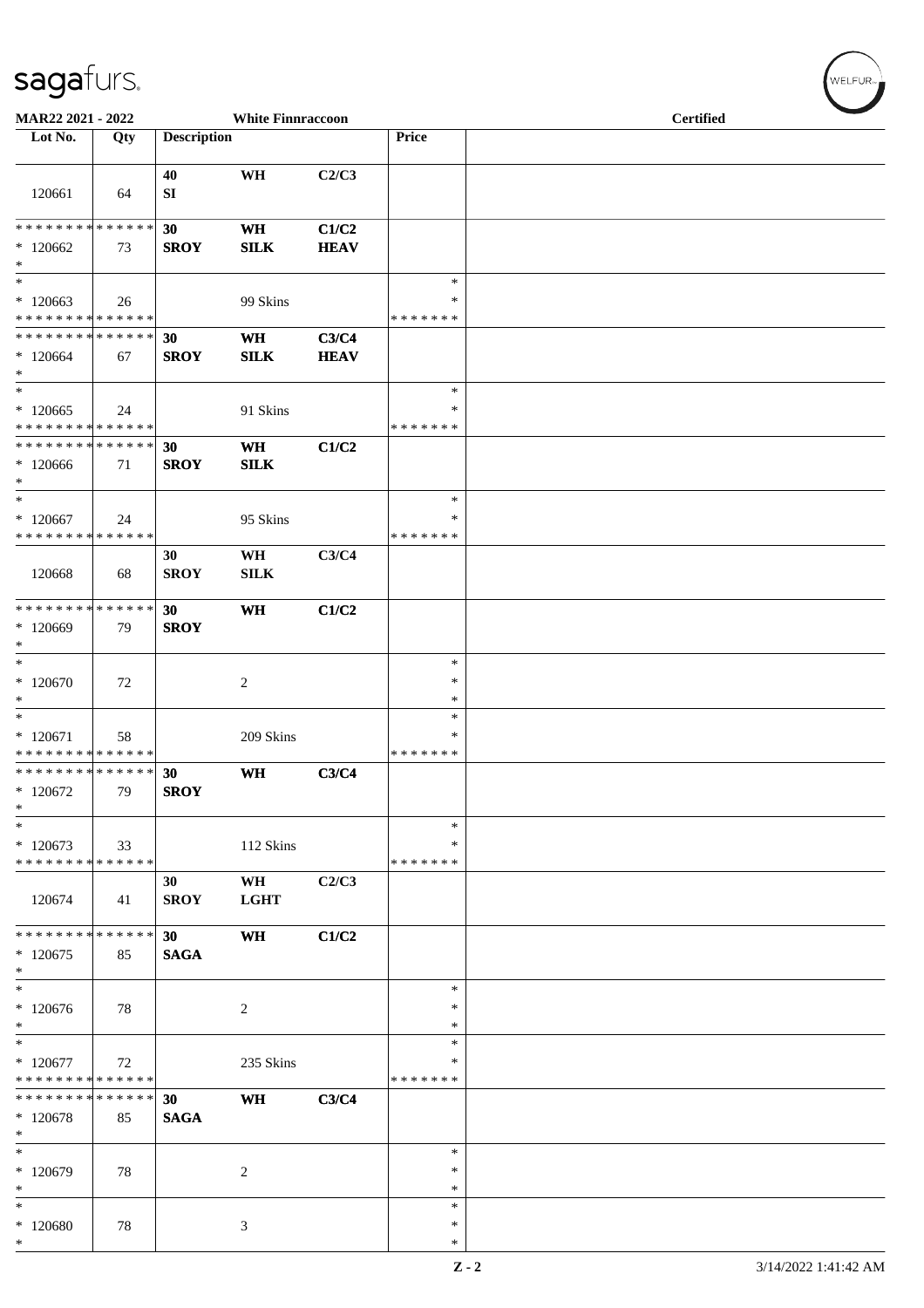| MAR22 2021 - 2022                                             |     |                                | <b>White Finnraccoon</b> |                      |                              | <b>Certified</b> |  |
|---------------------------------------------------------------|-----|--------------------------------|--------------------------|----------------------|------------------------------|------------------|--|
| Lot No.                                                       | Qty | <b>Description</b>             |                          |                      | Price                        |                  |  |
| $\ast$<br>$*120681$<br>$\ast$                                 | 78  | 30 <sup>°</sup><br><b>SAGA</b> | WH                       | C3/C4                | $\ast$<br>$\ast$<br>$\ast$   |                  |  |
| $\overline{\phantom{1}}$<br>$*120682$<br>$\ast$               | 78  |                                | $\mathfrak{S}$           |                      | $\ast$<br>$\ast$<br>$\ast$   |                  |  |
| $\ast$<br>$*120683$<br>* * * * * * * * * * * * * *            | 78  |                                | 475 Skins                |                      | $\ast$<br>*<br>* * * * * * * |                  |  |
| 120684                                                        | 87  | 30<br><b>SAGA</b>              | WH<br><b>LGHT</b>        | C1/C2                |                              |                  |  |
| ******** <mark>******</mark><br>$*120685$<br>$\ast$           | 91  | 30<br><b>SAGA</b>              | <b>WH</b><br><b>LGHT</b> | C3/C4                |                              |                  |  |
| $\ast$<br>$*120686$<br>* * * * * * * * * * * * * *            | 65  |                                | 156 Skins                |                      | $\ast$<br>*<br>* * * * * * * |                  |  |
| 120687                                                        | 75  | 30<br>SI                       | WH                       | C1/C2                |                              |                  |  |
| **************<br>* 120688<br>$\ast$                          | 91  | 30<br>SI                       | WH                       | C3/C4                |                              |                  |  |
| $\ast$<br>* 120689<br>* * * * * * * * * * * * * * *           | 65  |                                | 156 Skins                |                      | $\ast$<br>*<br>* * * * * * * |                  |  |
| **************<br>* 120690<br>$\ast$                          | 73  | 20<br><b>SROY</b>              | <b>WH</b><br>SILK        | C1/C2<br><b>HEAV</b> |                              |                  |  |
| $\ast$<br>$*120691$<br>* * * * * * * * * * * * * *            | 25  |                                | 98 Skins                 |                      | $\ast$<br>∗<br>* * * * * * * |                  |  |
| 120692                                                        | 64  | 20<br><b>SROY</b>              | WH<br><b>SILK</b>        | C1/C2                |                              |                  |  |
| 120693                                                        | 38  | 20<br><b>SROY</b>              | WH<br><b>SILK</b>        | C3/C4                |                              |                  |  |
| 120694                                                        | 81  | 20<br><b>SROY</b>              | WH                       | C1/C2                |                              |                  |  |
| 120695                                                        | 45  | 20<br><b>SROY</b>              | WH                       | C3/C4                |                              |                  |  |
| 120696                                                        | 37  | 20<br><b>SROY</b>              | WH<br><b>LGHT</b>        | C2/C3                |                              |                  |  |
| ******** <mark>******</mark><br>$*120697$<br>$\ast$           | 85  | 20<br><b>SAGA</b>              | WH                       | C1/C2                |                              |                  |  |
| $\ast$<br>* 120698<br>* * * * * * * * * * * * * *             | 89  |                                | 174 Skins                |                      | $\ast$<br>∗<br>* * * * * * * |                  |  |
| * * * * * * * * * * * * * *<br>* 120699<br>$\ast$             | 73  | <b>20</b><br><b>SAGA</b>       | WH                       | C3/C4                |                              |                  |  |
| $\overline{\ast}$<br>$*120700$<br>* * * * * * * * * * * * * * | 28  |                                | 101 Skins                |                      | $\ast$<br>∗<br>* * * * * * * |                  |  |

 $\left(\begin{smallmatrix} \mathsf{WELFLR}_{\mathbb{W}}\end{smallmatrix}\right)$